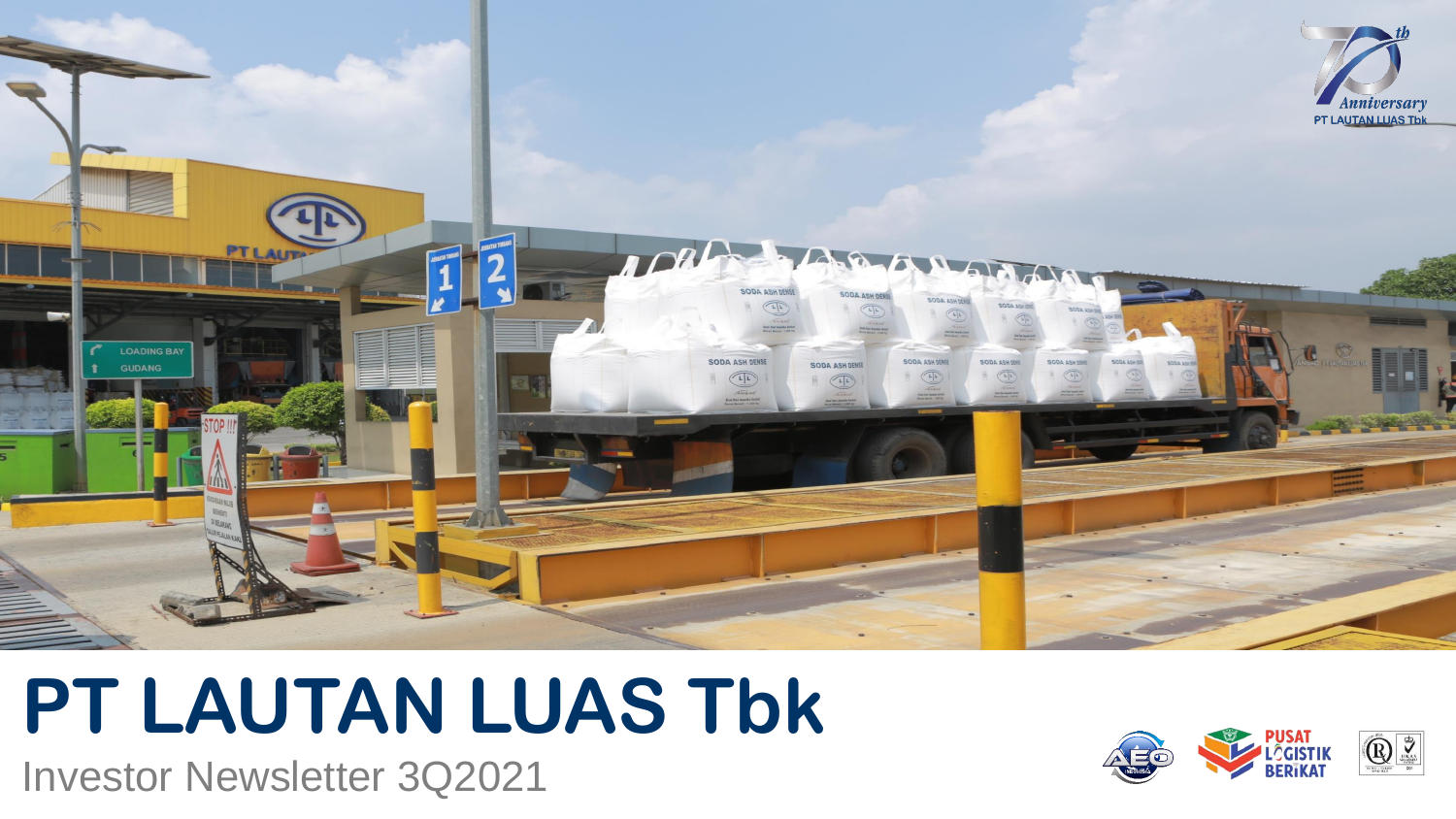## Financial Highlights

|                                 |       |       |       |        | (IDR billion) |
|---------------------------------|-------|-------|-------|--------|---------------|
| <b>Consolidated Performance</b> | 2018  | 2019  | 2020  | 3Q2020 | 3Q2021        |
| Revenue                         | 7,076 | 6,535 | 5,592 | 4,213  | 4,728         |
| <b>Gross Margin</b>             | 18.2% | 19.6% | 21.0% | 20.8%  | 19.1%         |
| Income from Operation           | 438   | 447   | 331   | 196    | 363           |
| Net Income                      | 200   | 181   | 75    | 27     | 138           |
| <b>EBITDA</b>                   | 694   | 656   | 645   | 417    | 527           |



Revenue was IDR 4,728 billion in the 3Q2021, or 12.2% higher than 3Q2020. The increase was mainly from Distribution segment (16.6%) mainly attributable to higher sales to customers in animal feed & nutrition.

Consolidated gross margin in 3Q2021 was lower at 19.1% compared to 3Q2020. The decrease was from Manufacturing segment.

Income from operation was achieved at IDR 363 billion in 3Q2021, higher than 3Q2020. The increase was a combination of higher gross profit, lower operating expense and improvement in foreign exchange in 3Q2021.

Profit for the year attributable to owners of the parent entity in 3Q2021 was IDR 138 billion, higher from IDR 27 billion in 3Q2020 in line with higher income from operation.

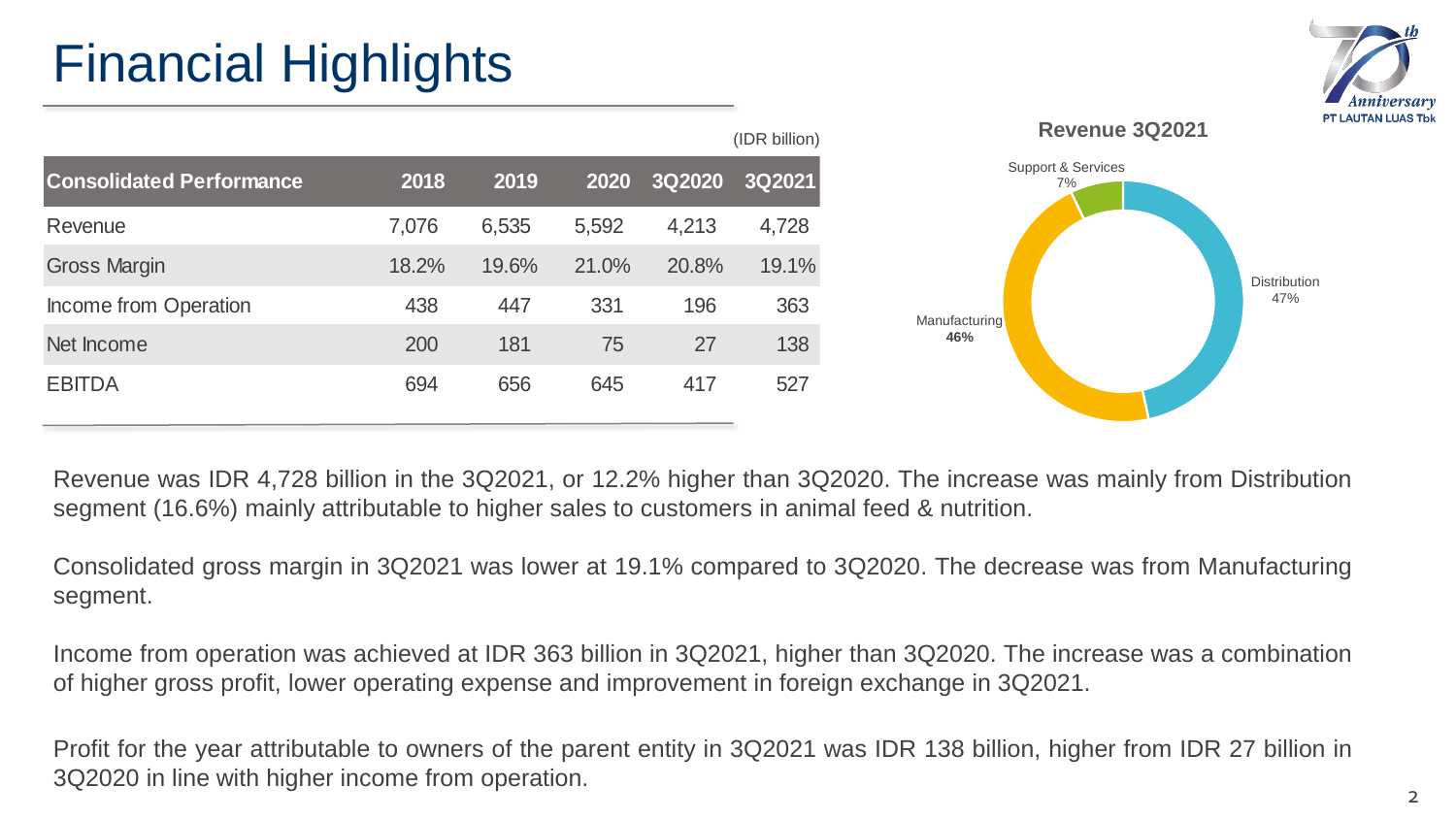|                                        |       |       |       | (IDR billion) |        |  |
|----------------------------------------|-------|-------|-------|---------------|--------|--|
| <b>Consolidated Financial Position</b> | 2018  | 2019  | 2020  | 3Q2020        | 3Q2021 |  |
| <b>Cash and Bank</b>                   | 144   | 86    | 376   | 456           | 462    |  |
| <b>Trade Receivables</b>               | 1,210 | 1,084 | 817   | 772           | 881    |  |
| <b>Inventories</b>                     | 1,287 | 1,163 | 746   | 928           | 792    |  |
| <b>Fixed Assets</b>                    | 1,902 | 1,881 | 1,829 | 1,929         | 1,818  |  |
| <b>Investment in Associates</b>        | 753   | 820   | 812   | 794           | 800    |  |
| <b>Others</b>                          | 1,022 | 829   | 944   | 942           | 908    |  |
| <b>Total Assets</b>                    | 6,318 | 5,863 | 5,524 | 5,821         | 5,660  |  |
| <b>Interest Bearing Debt</b>           | 2,577 | 2,190 | 1,959 | 2,292         | 1,837  |  |
| <b>Trade Payables</b>                  | 1,247 | 1,078 | 829   | 749           | 939    |  |
| <b>Others</b>                          | 369   | 435   | 493   | 549           | 558    |  |
| <b>Total Liabilities</b>               | 4,193 | 3,703 | 3,281 | 3,589         | 3,287  |  |
| <b>Equity</b>                          | 2,125 | 2,160 | 2,243 | 2,233         | 2,373  |  |



Net debt 3Q2021 was IDR 1,375 billion, lower by 13.2% compared to December 2020 of IDR1,583 billion.

Our current performance has translated to an earning per-share (annualized) of IDR 120/share in 3Q2021, and translated to a book value per-share of IDR 1,370/share at end of September 2021.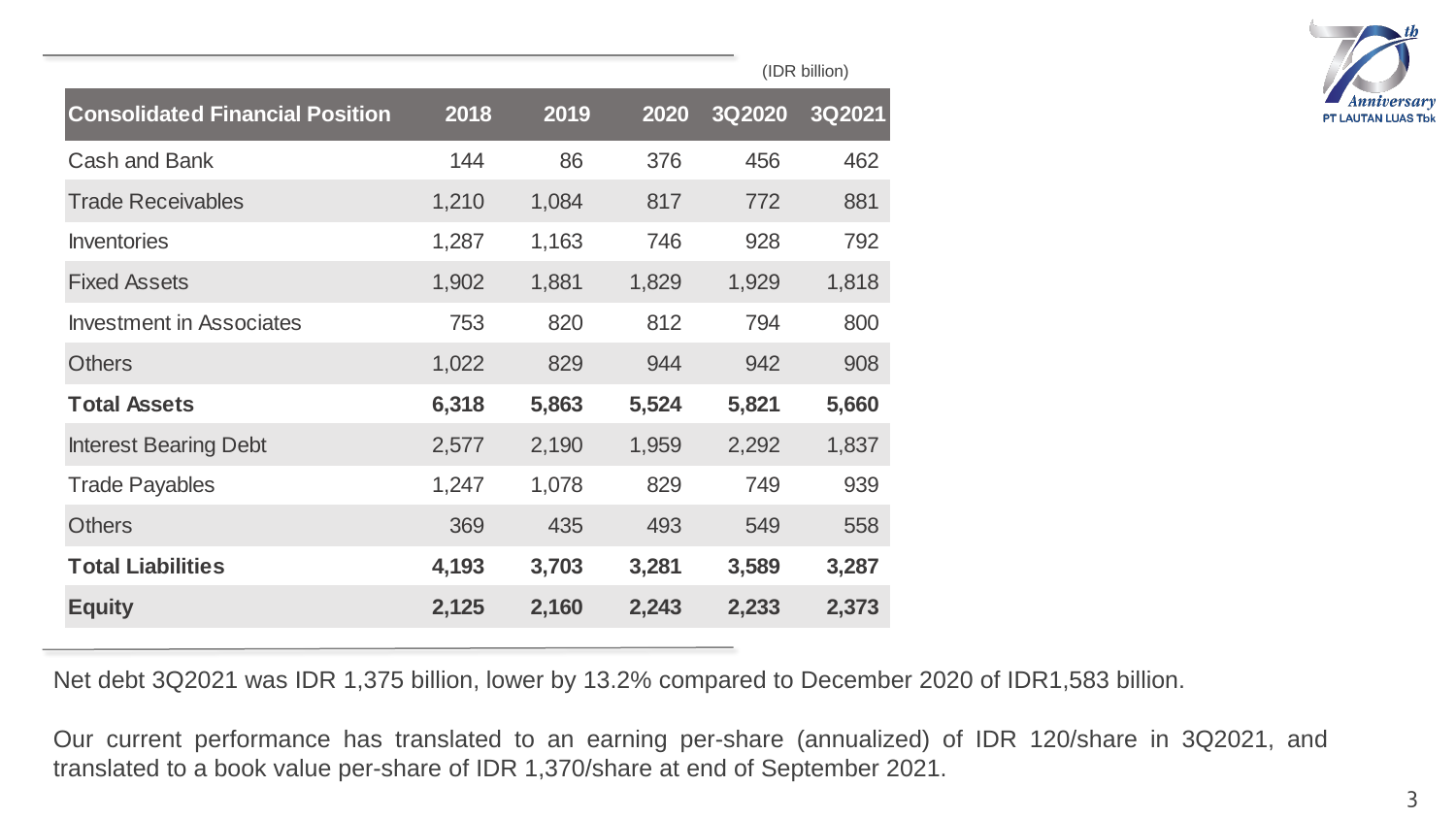| <b>Key Financial Ratio</b>        | 2018 | 2019 | 2020 | 3Q2020 | <b>3Q2021</b> |
|-----------------------------------|------|------|------|--------|---------------|
| Current Ratio (x)                 | 0.95 | 0.84 | 0.98 | 0.95   | 1.03          |
| EBITDA / Net Interest Expense (x) | 3.59 | 3.15 | 3.92 | 3.86   | 5.71          |
| Net Debt / $EBITDA(x)$            | 3.50 | 3.21 | 2.45 | 3.30   | 1.96          |
| Net Debt / Equity $(x)$           | 1.14 | 0.97 | O 71 | 0.82   | 0.58          |



| <b>Working Capital Days</b> | 2018 | 2019 | 2020 | <b>3Q2020</b> | 3Q2021 |
|-----------------------------|------|------|------|---------------|--------|
| AR Days                     | 62   | 60   | 53   | 49            | 50     |
| <b>Inventory Days</b>       | 80   | 80   | 61   | 75            | 56     |
| AP Days                     | 78   | 74   | 68   | 61            | 66     |
| <b>WCC Days</b>             | 64   | 66   | 46   | 64            | 40     |

Favourable key financial ratio was a result of improvement in working capital to a more efficient level, higher EBITDA and current ratio, as well as lower net debt.

For a more comprehensive analysis of the 3Q2021 performance, the quarterly report is available on our company website [\(www.lautan-luas.com\)](http://www.lautan-luas.com/).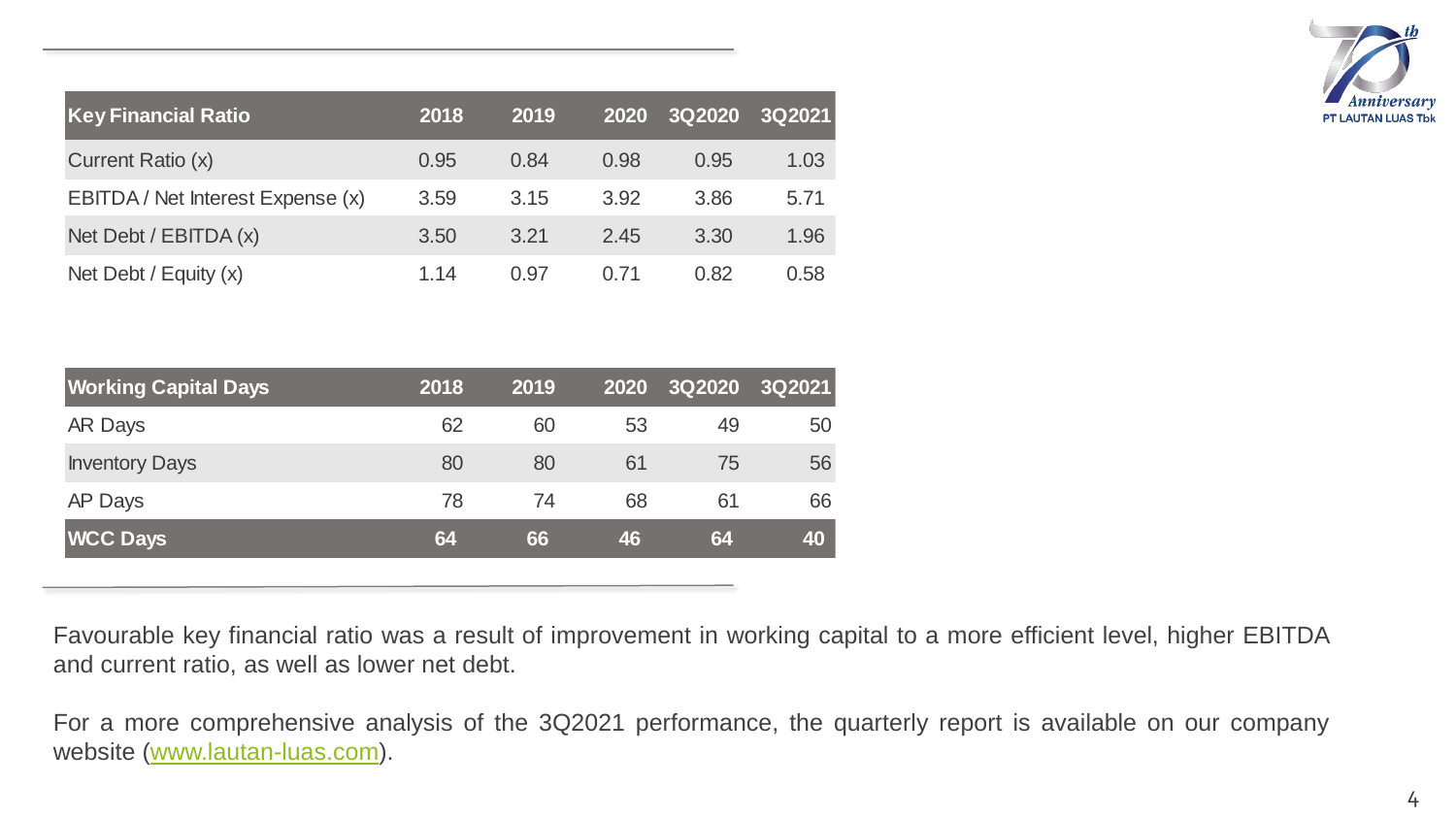

| Share (millions) *               | 1560 | 52wk High (Rp)         | 680 |
|----------------------------------|------|------------------------|-----|
| Price in 2021, September 30 (Rp) | 620  | 52wk Low (Rp)          | 326 |
| Price / Earning $(x)$ **         | 5.17 | EPS (Rp)               | 90  |
| Deviden Yield (%)                | 2.4% | EPS Annualized ** (Rp) | 120 |
| ROE (%) **                       | 9%   |                        |     |

| 680 |
|-----|
| 326 |
| 90  |
| 120 |
|     |

*\* Include 28,497,000 treasury stocks \*\* Annualized*